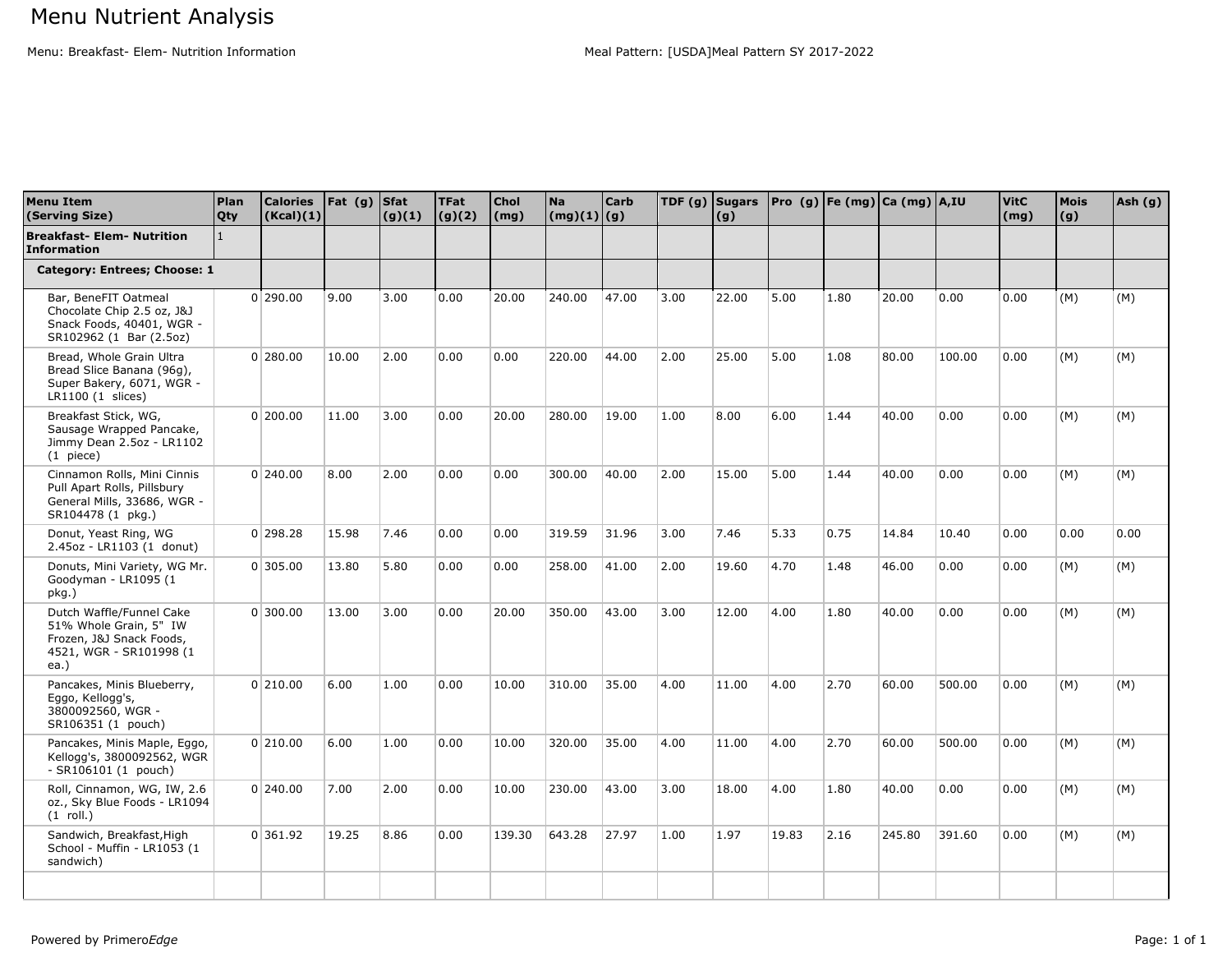## Menu Nutrient Analysis

| Strudel, Apple Frudel K-12<br>Hot Breakfast, Pillsbury,<br>General Mills, 127852000,<br>WGR - SR100158 (1 frudel)                         | 0 210.00                     | 6.00      | 1.00                  | 0.00                  | 0.00                | 260.00                                        | 36.00       | 2.00             | 11.00 | 5.00 | 1.08 | 0.00                            | 0.00                                                                                                                   | 0.00                | (M)                | (M)       |
|-------------------------------------------------------------------------------------------------------------------------------------------|------------------------------|-----------|-----------------------|-----------------------|---------------------|-----------------------------------------------|-------------|------------------|-------|------|------|---------------------------------|------------------------------------------------------------------------------------------------------------------------|---------------------|--------------------|-----------|
| Strudel, Cherry Frudel K-12<br>Hot Breakfast, Pillsbury,<br>General Mills, 127851000,<br>WGR - SR102114 (1 frudel)                        | 0 210.00                     | 6.00      | 1.00                  | 0.00                  | 0.00                | 260.00                                        | 37.00       | 2.00             | 11.00 | 5.00 | 1.08 | 0.00                            | 0.00                                                                                                                   | 0.00                | (M)                | (M)       |
| Category: Grains; Choose: 2                                                                                                               | <b>Calories</b><br>(Kcal)(1) | Fat $(g)$ | <b>Sfat</b><br>(g)(1) | <b>TFat</b><br>(g)(2) | <b>Chol</b><br>(mg) | <b>Na</b><br>(mg)(1)                          | Carb<br>(g) | TDF $(g)$ Sugars | (g)   |      |      | Pro (g)  Fe (mg)  Ca (mg)  A,IU |                                                                                                                        | <b>VitC</b><br>(mg) | <b>Mois</b><br>(g) | Ash (g)   |
| Cereal Bar Variety - LR1126<br>$(1$ Bar)                                                                                                  | 0 152.50                     | 3.50      | 0.25                  | 0.00                  | 0.00                | 116.25                                        | 30.00       | 2.75             | 10.25 | 2.25 | 1.80 | 200.00                          | 237.50                                                                                                                 | 0.60                | (M)                | (M)       |
| Cereal Variety, HS - LR1028<br>$(2$ bowl)                                                                                                 | 0 232.00                     | 3.40      | 0.40                  | 0.00                  | 0.00                | 348.00                                        | 46.00       | 2.80             | 19.60 | 4.00 | 8.28 | 184.00                          | 920.00                                                                                                                 | 11.04               | (M)                | (M)       |
| Cracker, Cinnamon Graham<br>Crackers, Keebler Bug Bites,<br>Kellogg's, 210/1 oz., 55644,<br>WGR - LR1138 (1 pkg.)                         | 0 120.00                     | 3.50      | 1.00                  | 0.00                  | 0.00                | 115.00                                        | 21.00       | 1.00             | 8.00  | 2.00 | 0.72 | 100.00                          | 500.00                                                                                                                 | 0.00                | (M)                | (M)       |
| Muffin, Wild Blueberry,<br>Delicious Essentials, 2 oz,<br>Otis Spunkmeyer, 10143,<br>WG - SR102266 (1 muffin)                             | 0 190.00                     | 6.00      | 2.00                  | 0.00                  | 45.00               | 130.00                                        | 30.00       | 2.00             | 16.00 | 3.00 | 1.08 | 20.00                           | 100.00                                                                                                                 | 0.00                | (M)                | (M)       |
| Pastry, Pop-Tarts Frosted<br>Strawberry Made With Whole<br>Grain, 1.76 oz./12/10,<br>Kellogg's, 38000-55130,<br>WGR - SR106318 (1 pastry) | 0 180.00                     | 2.50      | 1.00                  | 0.00                  | 0.00                | 180.00                                        | 38.00       | 3.00             | 15.00 | 2.00 | 1.80 | 100.00                          | 500.00                                                                                                                 | 0.00                | (M)                | (M)       |
| Yogurt, Trix Triple Cherry<br>Yogurt, Low Fat 4 oz,<br>General Mills, 70470-31077,                                                        | 0 100.00                     | 0.50      | 0.50                  | 0.00                  | 5.00                | 50.00                                         | 20.00       | (M)              | 13.00 | 3.00 | 0.00 | 100.00                          | 500.00                                                                                                                 | 0.00                | (M)                | (M)       |
| MMA - SR101017 (1<br>container)                                                                                                           |                              |           |                       |                       |                     |                                               |             |                  |       |      |      |                                 |                                                                                                                        |                     |                    |           |
| Category: Fruits; Choose: 2                                                                                                               | <b>Calories</b><br>(Kcal)(1) | Fat(g)    | <b>Sfat</b><br>(g)(1) | <b>TFat</b><br>(g)(2) | <b>Chol</b><br>(mg) | <b>Na</b><br>$\left  \frac{mg(1)}{g} \right $ | Carb        | TDF $(g)$ Sugars | (g)   |      |      | Pro (g)  Fe (mg)  Ca (mg)  A,IU |                                                                                                                        | <b>VitC</b><br>(mg) | <b>Mois</b><br>(g) | Ash $(g)$ |
| Craisins, Sweetened Dried<br>Cranberries, Strawberry<br>Flavor, Ocean Spray 23445,<br>F - SR107765 (1 pouch)                              | 0 110.00                     | 0.00      | 0.00                  | 0.00                  | (M)                 | 0.00                                          | 28.00       | 3.00             | 24.00 | 0.00 | (M)  | (M)                             | (M)                                                                                                                    | (M)                 | (M)                | (M)       |
| Fresh Fruit, Variety, HS<br>Breakfast - LR1089 (1 fruit)                                                                                  | 0 22.56(M)                   | 0.06(M)   | 0.01(M)               | 0.00(M)               | 0.00(M) 0.00(M)     |                                               | 5.64(M)     | 1.15(M)          |       |      |      |                                 | $\vert 4.49(M) \vert 0.45(M) \vert 0.05(M) \vert 19.20(M) \vert 108.00(M) \vert 25.54(M) \vert 41.64(M) \vert 0.21(M)$ |                     |                    |           |
| Juice, Variety, High School<br>Breakfast - LR1099 (1/2 c.)                                                                                | 0 58.05                      | 0.00      | 0.00                  | 0.00                  | 0.00                | 6.50                                          | 14.65       | 0.00(M)          | 12.65 | 0.00 | 0.00 | 7.15                            | 0.00                                                                                                                   | 53.70               | (M)                | (M)       |
| Raisins, Unsweetened 1.33oz<br>Box - LR1107 (1 Box)                                                                                       | 0 114.00                     | 0.00      | 0.00                  | 0.00                  | 0.00                | 4.00                                          | 30.00       | 1.00             | 23.00 | 1.00 | (M)  | (M)                             | (M)                                                                                                                    | (M)                 | (M)                | (M)       |